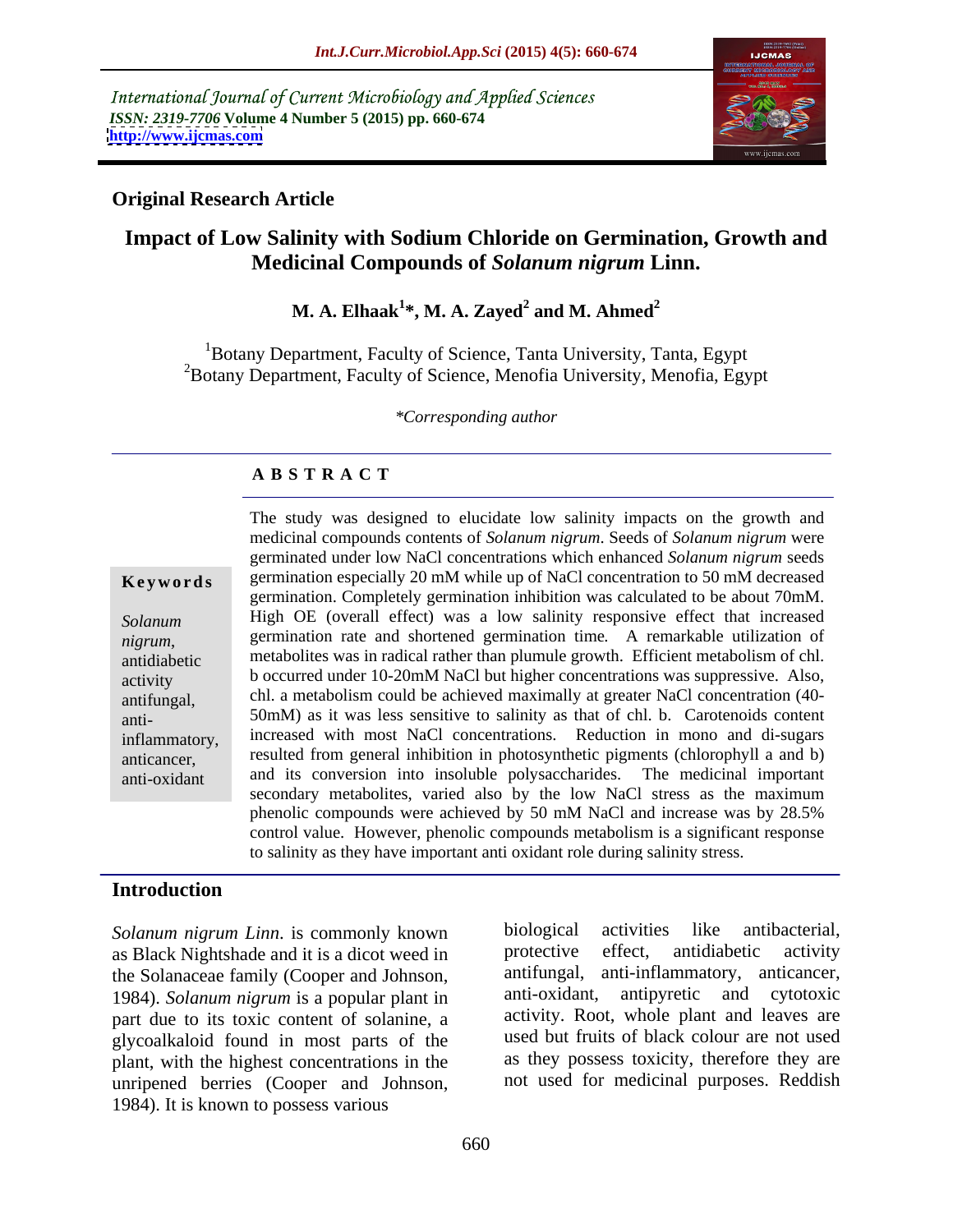brown coloured fruits are used for edible

The nature and the intensity of the response of an individual plant to a particular stress factor may vary depending upon age, degree

The saline growth medium causes many due to a low osmotic potential of soil solution (osmotic stress), specific ion effects

regulating of cells osmotic pressure to prevent dehydration of plant cells. (B) would make problems. (C) High  $Na<sup>+</sup>$  and Cl the effects of salinity stress is reducing photosynthetic activity which was caused by decreasing in both b and a chlorophylls and The aim of this study is to investigate the hence photosynthetic capacity (Francois and effect of low concentrations of sodium Maas, 1993). According to studies, chloride on the germination and growth chlorophyll content and photosynthetic rate parametersof the important medicinal plant, in salinity stress decreased in Mustard plant *Solanum nigrum*, as well as the role of some compared to control plants (Afroz, *et al.*, of its primary and secondary metabolites as 2005). Also, the decline in photosynthesis a salt stress adaptation mechanism. by salinity stress could be due to low stomatal conductance, depression in carbon uptake and metabolism, inhibition of photochemical capacity, or a combination of The seeds of *Solanum nigrum* were obtained all these factors (Mundree, *et al*., 2002). from weed research center, Shibin EL- Carbohydrates are supplied mainly through Koum, Egypt. Seeds were surface sterilized

purpose (Rajani, *et al.*, 2012). photosynthesis rates are usually lower in the process of photosynthesis and plants exposed to salinity and especially to NaCl (Ashraf and Harris, 2004 and Parida and Das, 2005).

of adaptation, and seasonal and even diurnal Several salt-induced proteinshave been activity (Larcher, 1995). In recent decades, identified in plants species and have been the study of salinity stress effects has gained classified as salt stress proteins, which increasing importance in many fields of accumulate only due to salt stress. Proteins biology. that accumulate in plants grown under saline adverse effects on plant growth, which are over (Singh, *et al*., 1987) and may play a conditions may provide a storage form of nitrogen that is re-utilized when stress is role in osmotic adjustment.

(salt stress), nutritional imbalances, or a Plant phenolics could be enhanced as combination of these factors (Ashraf, 1994 powerful antioxidants in plant tissues under and Marschner, 1995). different stresses, such as salinity (Dixon Much salinity resulted from NaCl cause at increased with salinity levels in fruits like least three problems: (A) Osmotic pressure apple and strawberry (Navarro, *et al*., 2006 of external solution become more than and Keutgen and Pawelzik, 2008). Recently, osmotic pressure of plant cells which require Rezazadeh, *et al*., (2012) working with Uptake and transform of nutrition ions such via increasing total phenolic and flavonoid as potassium and calcium, by excess sodium compounds. On the other hand, salinity rates would cause direct toxic effects on processes leading to an increase in phenolic enzymic and membranous systems. One of compounds (Dhingra and Varghese, 1985, and Palva, 1995). Total phenolic content artichoke leaves, concluded that moderate saline induced the saline tolerance pathway compounds. On the other hand, salinity induces disturbance of the metabolic Ayaz, *et al*., 2000 and Ali and Abbas, 2003).

> effect of low concentrations of sodium of its primary and secondary metabolites as a salt stress adaptation mechanism.

### **Materials and Methods**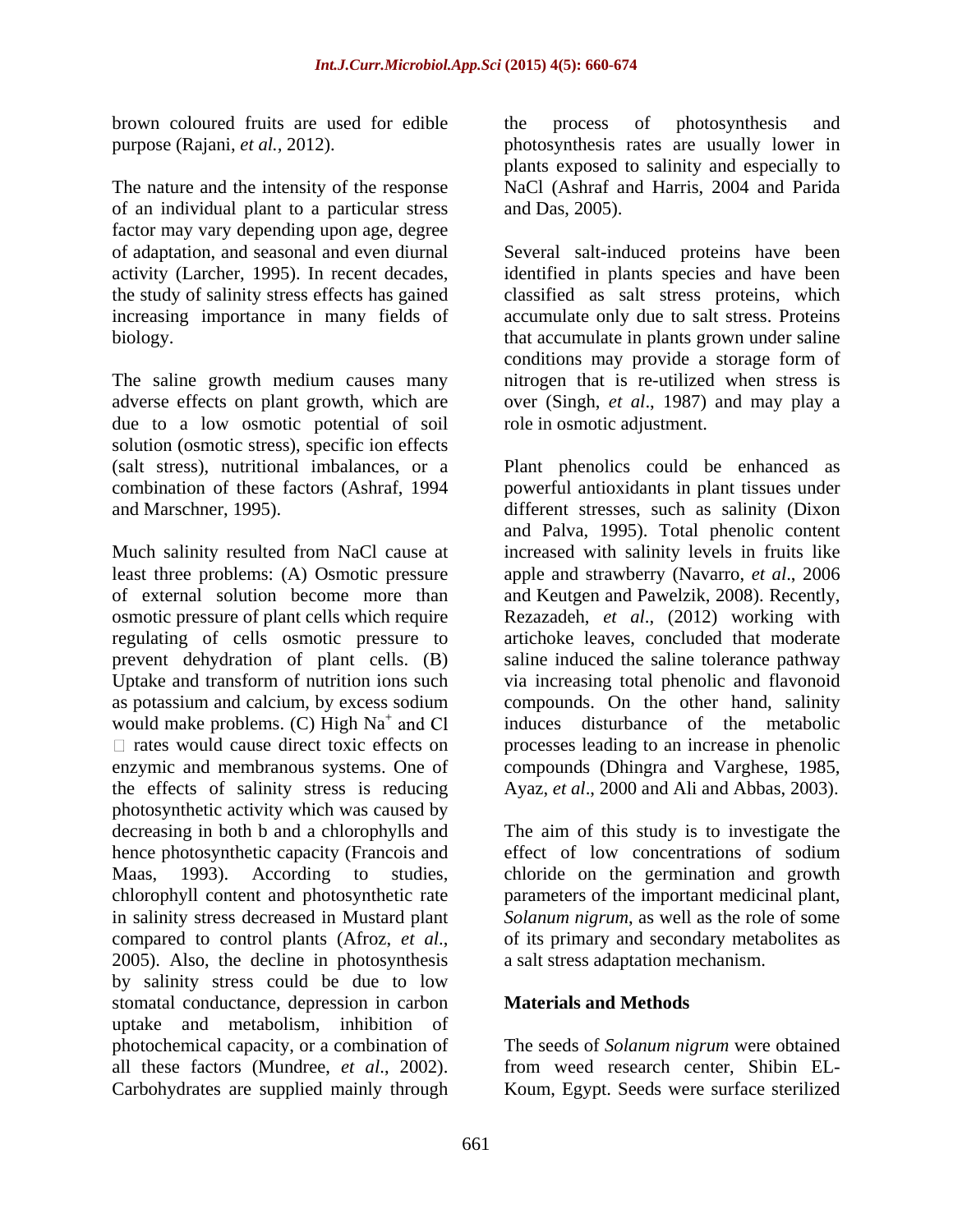with 5% Clorox for 8 minutes with carotenoids**.** The following equations were continuous steering and washed thoroughly applied for calculating the pigment content many times in distilled water. These seeds were allowed to germinate in 9 cm diameter Petri dishes, 50 seeds in each dish, on moist filter paper with water or the prepared different concentrations of NaCl  $(0, 10, 20,$  Carotenoids = 4.2  $E_{452.5}$  -  $(0.0264 \times ch)$ 30, 40, 50 mM). Each treatment was  $a+0.426$  x chl b) replicated 3 times. The pigment fraction was expressed as µg/g

The seeds were moistened every 2 days, for 24 days with the solutions or distilled water <br>Estimation of carbohydrates (glucose, and kept at  $29 \pm 3$  °C in the laboratory light sucrose, and starch) was estimated

At the end of experiment fresh seedlings were measured and the plumule/ radicle

*et al*. 1965) in fresh seedling leaves samples (0.1g) which were homogenized water and centrifugated for 15 minutes at

using a spectrophotometer (NOVASPEC) for the determining chlorophyll a, b and as mg/g fresh weight

Chl a = 10.3  $E_{663}$  – 0.918  $E_{644}$ Chl b = 19.7  $E_{644}$  – 3.87  $E_{663}$  $a+0.426$  x chl b)

leaf fresh weight.

conditions. Radical emergence was the quantitatively using the modified Nelson's criterion for germination. The number of method (1944) by (Naguib, 1963). The the germinated seeds was recorded every 2 days total soluble proteins content was estimated and the germination percentage was quantitatively in the borate buffer extract calculated. using the method described by Bradford Estimation of carbohydrates (glucose, sucrose, and starch) was estimated (1976).

were separated into their radicles and The protein content was calculated as mg/g plumules. The plumule and radicle lengths d.wt using a prepared calibration curve by length ratio was calculated. Plumule and estimated quantitatively by the method radicle were weighed as fresh and dried at described by (Hiai *et al*., 1975). A standard 60-70 C to a constant weight for the curve by cholesterol was constructed and determination of plant radicle and plumule used for the determination of saponin dry weights. Also the water content of both, content (mg/g d.wt). Total phenolic content plumule and radicle, was then calculated. in *Solanum nigrum* seedling was estimated The determination of photosynthetic (Jindal and Singh 1975). The total phenolic pigments content was according to (Metzner compounds content was expressed as mg/g bovine serum albumin protein. Saponin was quantitatively using the method described by d. wt.

immediately in 3 ml 85 % cold acetone Obtained results were statistically analyzed 3000 rpm. (ANOV) to determine the degree of These extracts were diluted to the the used treatments. Also, correlation appropriate volume (3 ml), with cold coefficients were applied for investigating acetone and their color intensities were the significance of the relationships between measured against a blank of pure 85 % aqueous acetone solution at three of the statistical methods were according to wavelengths, 663, 644 and 452.5 nm by (Bishop, 1983), while the analysis was using one and two ways analysisof variance significance for the obtained variations by the studied variables of the study plant. All (Bishop, 1983), while the analysis was carried out by SPSS statistical package.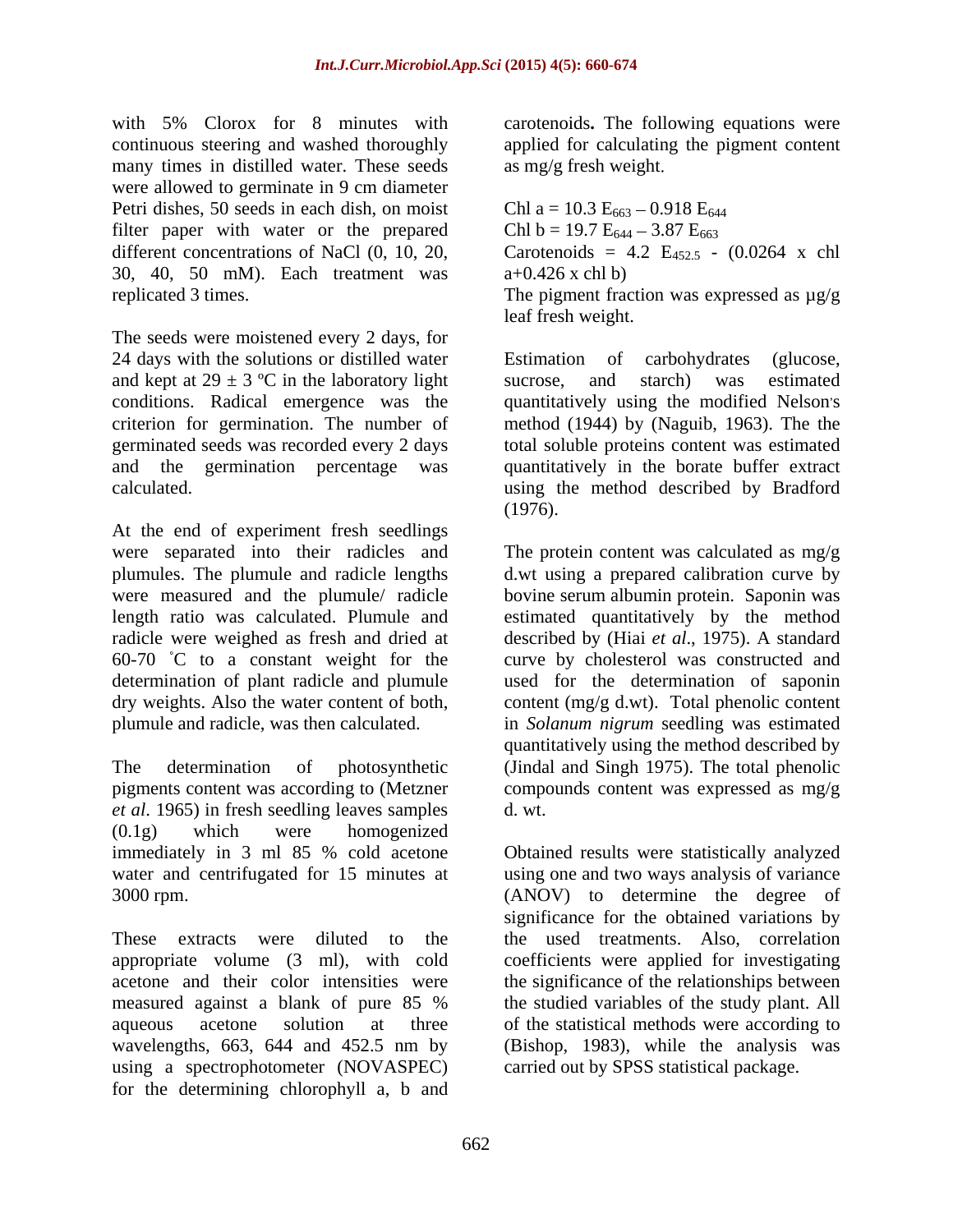The effect of different concentrations of The time after which 50% of seeds NaCl, on the germination percentage of germination occurred (T50) due to 20mM *Solanum nigrum* seeds was summarized in Fig. (1). The *Solanum nigrum* seeds germination percentage was enhanced by control. Increasing NaCl concentrations low NaCl treatment (20 mM) where and decreased not only the rate of germination maximum germinate percentage reached to 72% as compared with control (62%) and giving rise to an enhancement by 10%.<br>Application of NaCl over 20 mM treatment Application of NaCl over 20 mM treatment The overall effect of NaCl stress (OE) on the attenuated the enhancement of the seed germination process as percentage and time germination and seed germination could be calculated by the following percentages decreased than that of the control by increasing NaCl concentration to (50 mM). The regression equation four the significant ( $r = 0.779$ ) relationship between *S. nigrum* germination percentages and NaCl concentration revealed that about 70 mM as the highest NaCl concentration which completely inhibit the plant seeds  $(A) =$   $\frac{\phantom{a}}{\phantom{a}}$   $(A) =$   $\frac{\phantom{a}}{\phantom{a}}$  x 100 germination. Control germination %

### **Effect of NaCl on seed germination time:**

Data recorded in (Fig.2) show that the time of starting germination of *Solanum nigrum* germinations periods at 0-5 days, 5-10 days (12.0) by 20 mM NaCl while it was  $10<sup>th</sup>$  day of germination the rate was very germination rate was active under all NaCl concentrations.

The regression equations of the relationships

**Results and Discussion** (Table 1). However, salinity slowed down **Effect of NaCl on seeds germination** especially the high concentration of NaCl. **percentage** Low salinity may decrease time of the germination process of the plant germination in comparison with the control. germination occurred (T50) due to 20mM NaCl treatment was the shortest time and was remarkably lower than that needed for but also increased the time needed to reach the T50 of germination.

> The overall effect of NaCl stress (OE) on the equation.

$$
OF = (A+B)/2
$$

Where: where  $\sim$ 

(Treatment of germination % - Control  
germination %)  

$$
(A) = \frac{\text{germination %}}{\text{Control germination %}} \times 100
$$

(B) = 
$$
\frac{\text{(Control T50 - Treatment T50)}}{\text{Control T50}} \times 100
$$

seeds varied by different concentrations of The overall on the germination process was NaCl and the recorded variations were enhancing under all NaCl stress treatment significant. There were recognized three and it exhibited it maximum percentage and at more than 10 days. In the first period inhibiting after 40mM and with -11.14 by 50 the rate of germination was low and after the mM NaCl. The enhancement in germination low while the period from 5-10 days of the regression lines and shortening of T50 (12.0) by 20 mM NaCl while it was was confirmed by the increase in the slope under the used NaCl concentrations.

### **Growth criteria**

between time and germination percentages The effect of salinity stress by NaCl, on during this active period were linear and some growth criteria of *Solanum nigrum* significant under all NaCl concentrations seedling have been recorded as seedling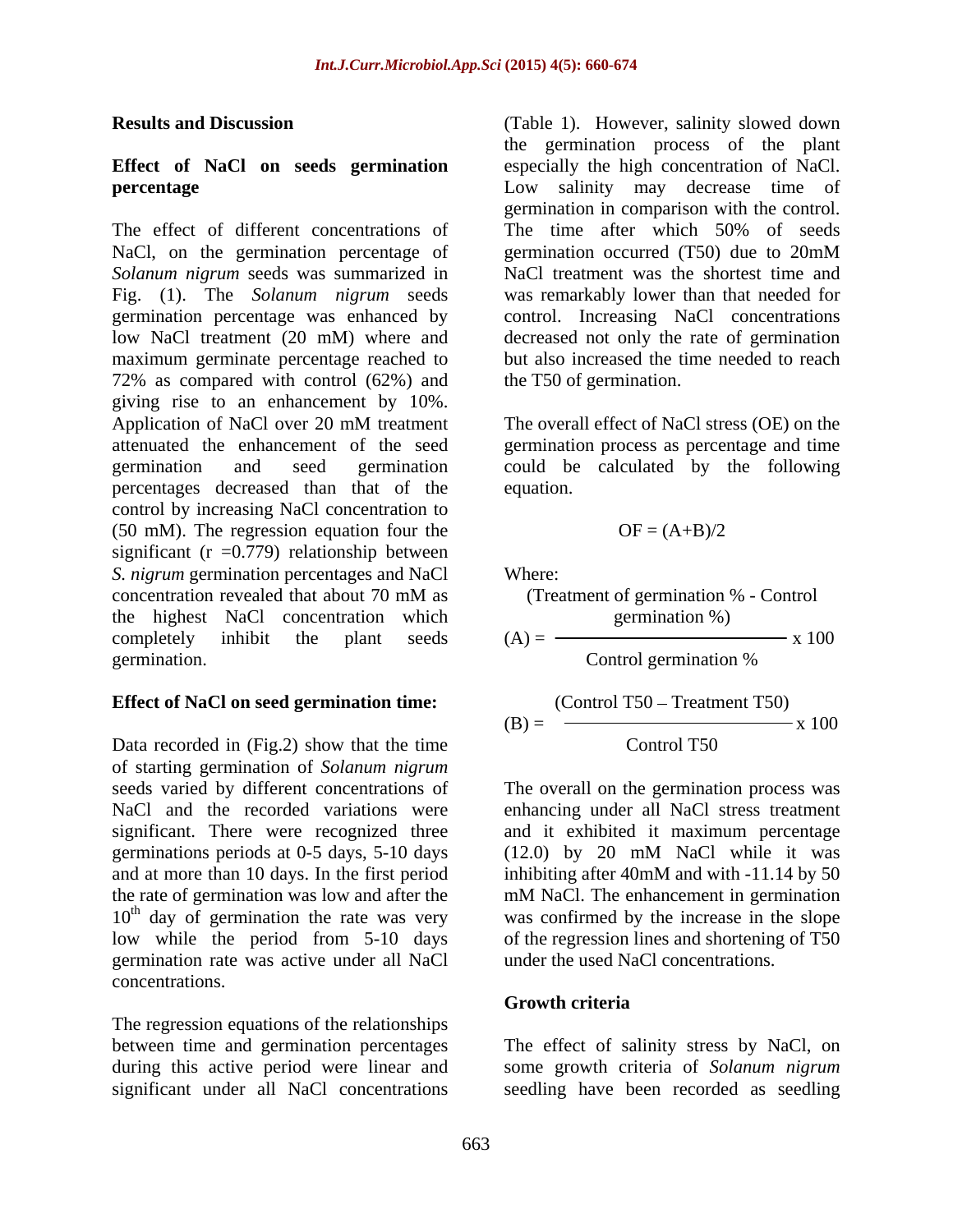radicle and plumule length in Fig.(3). The NaCl compared to control treatment. On the concentration 20 mM in comparison with

The lengths of radicle and plumule on the treatment. The minimum chlorophyll a seedling of *Solanum nigrum* under different concentrations of NaCl were significantly 20mM NaCl concentration. The maximum varied (p<0.01). Plumule length was lower of chlorophyll a content increased by 27%, under all NaCl concentrations especially while the minimum content decreased by 50mM compare with control. On the 11% of the control value. opposite the length of seedling radicle was longer under all NaCl concentration with a Data of chlorophyll b content in the leaves maximum length under 50 mM NaCl in of Solanum nigrum seedling under the comparison with the control value. This led different concentrations of NaCl (Fig.3) to significantly increased (r=0.81) indicated a marked sensitivity to NaCl stress radical/plumule ratio in seedling of *Solanum*  as indicated by the progressive decrease *nigrum* by increasing NaCl concentration when compared with the control. The maximum value of radicle/plumule ratio was concentrations 10 and 20 mM when 0.459 at 50 mM NaCl concentration. This compared with the control. The maximum increase was due to the marked decrease in content of chlorophyll b was 2.696 mg/g plumule length and the slight increase in fresh weight by 10 mM NaCl and was 1.9

concentrations of NaCl in the period from 5- 10 days. At the first period (0-5 days) and after the  $10<sup>th</sup>$  day of germination the

The linear regression equation of the with NaCl concentration gave rise to 0.199 due to with 10 to 30 mM NaCl concentrations. due to 40 mM NaCl, while the minimum of

The photosynthetic pigments content in the about 53% while the decrease of minimum fresh leaves of *Solanum nigrum* seedling which were subjected to different

results showed that seedling length was The content of chlorophyll a of *Solanum*  greater under NaCl concentrations from 10 *nigrum* increased as a response to the to 40 mM with a maximum under 10 mM opposite by increasing NaCl to 50 mM the the control. The maximum content of seedling length decreased remarkably. chlorophyll a was 4.057 mg/g fresh weight concentrations of NaCl is shown in Fig.(4). increased concentrations of NaCl, except in concentration 20 mM in comparison with the control. The maximum content of in plants of 50 mM NaCl concentration content 2.832 mg/g fresh weight was by 20mM NaCl concentration. The maximum 11% of the control value.

radicle length. times the control content, while the Germination rate was active in all fresh weight was by 30 mM NaCl and was of *Solanum nigrum* seedling under the with the increase of concentrations of NaCl, except the recorded increases with the concentrations 10 and 20 mM when compared with the control. The maximum fresh weight by 10 mM NaCl and was 1.9 minimum chlorophyll b content 0.727 mg/g slightly lower than that of the control.

<sup>th</sup> day of germination the Data of carotenoids content in the leaves of germination rate was very low *Solanum nigrum* treated with different relationship between radical/plumule ratio concentrations, except the marked decrease rate of increase in the radicle to plumule concentrations. The maximum content of length by the unit increase in NaCl carotenoids (3.847 mg/g fresh weight) was **Photosynthetic pigments** to 10 mM NaCl. The percentage of increase concentrations of NaCl (Fig.3) exhibited an increasing trend with the increase of NaCl due to with 10 to 30 mM NaCl due to 40 mM NaCl, while the minimum of carotenoids (1.006 mg/g fresh weight) was to 10 mM NaCl. The percentage of increase for the maximum of carotenoids was by about 53% while the decrease of minimum was by about 60% of control value.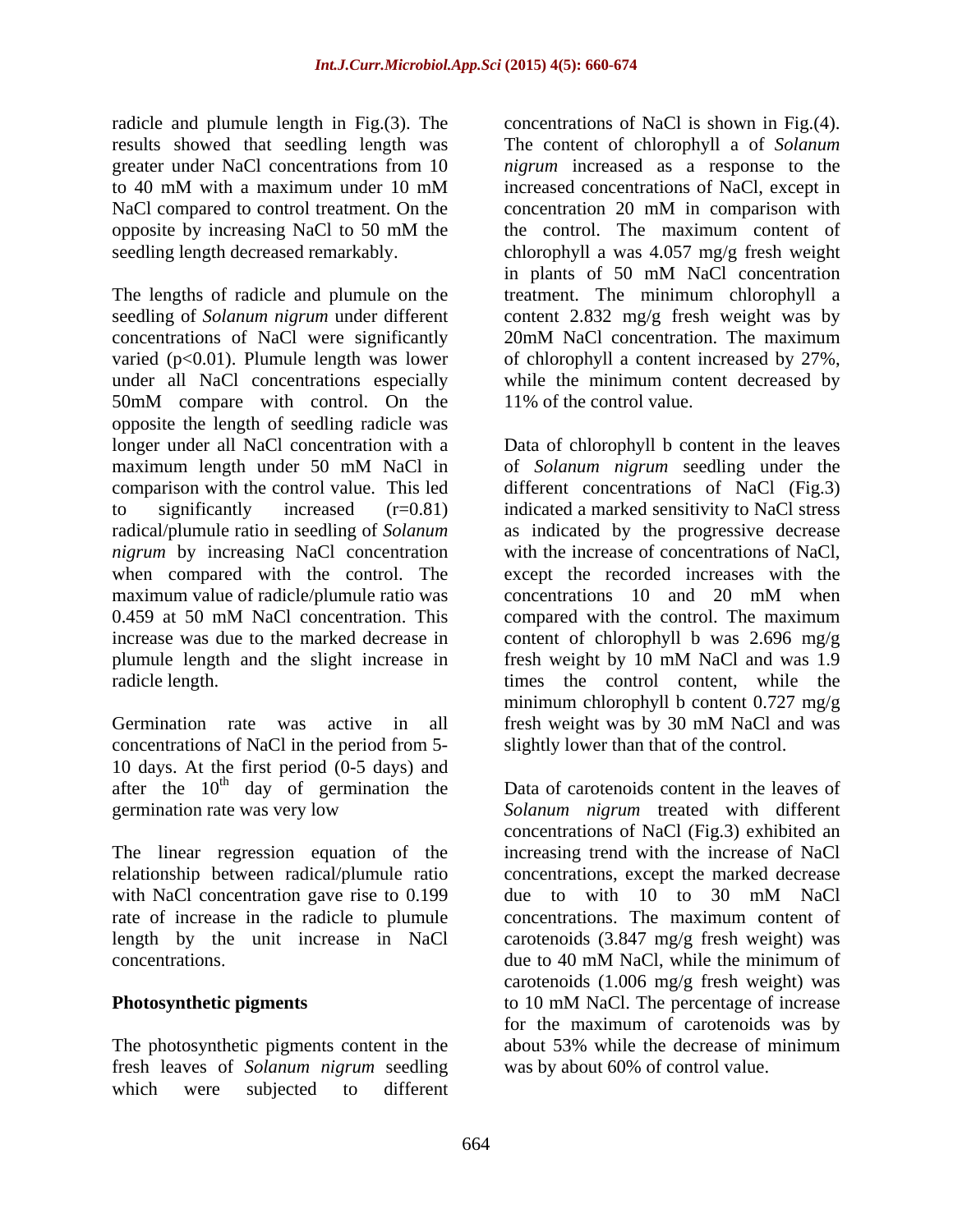control value by all concentrations of NaCl the marked increase in both chlorophyll a subspace that increase in both chlorophyll a subspace polyosaccharides was recorded at the 30mM remarkable that chlorophyll a content was b and carotenoids under all NaCl treatments. The carotenoids contents came next under

The carbohydrates content (Table 2) in  $mg/g$  d.wt) was by 10 mM NaCl but the different concentrations of NaCl. The attenuated after 10 mM NaCl. Content of amount of direct reducing sugars values (DRV) fluctuated around a marked decrease following order TRV > DRV> with increasing concentration of NaCl. However, under all NaCl treatments DRV content was lower than that under the control. The lowest amount of sugar content was due to the 30mM NaCl (24.7 mg/g d.wt). seedling of *Solanum nigrum* were represent

The data of Total reducing value (TRV) referred to sucrose in seedling of *Solanum*  except 20 and 30 mM NaCl concentrations, *nigrum* represented in Table (2) indicated when compared with control which had marked variations by treatment of the plant with different concentrations of NaCl. The of total protein content was 21.2 mg/g d.wt amount of the seedling sucrose showed a by 10 mM NaCl, while the minimum of total great decrease with all of NaCl protein content was 17.0 mg/g d.wt by 30 concentrations. The greatest inhibition of mM NaCl. The percentage of increase in sucrose metabolism was recorded at the 10 total proteins by 10 mM was 2.34% while at mM NaCl (696.4 mg/g d.wt). At this NaCl minimum the decrease at 30 mM was by treatment (10 mM) the decrease was by 18%. 13.6% then the decrease of the content of sucrose was attenuated by increasing of NaCl concentration and it reach only about

The total pigments contents in the leaves of The polysaccharides in seedling of *Solanum Solanum nigrum* were higher compare to *nigrum* Table (2) differed due to treatment except 30 mM. The highest content of total of polysaccharides showed a great increase pigments was 8.661 mg/g fresh weight was with all concentrations of NaCl as compared recorded under 40 mM NaCl and was due to with the control. The maximum content of and carotenoids. The least total pigments NaCl treatment (2.6 mg/g d.wt). This (5.662 mg/g fresh weight) were a result of maximum of polysaccharides content was 30mM NaCl concentration. It is also about 6 times the control content. More or greater than the control of each chlorophyll were increases in the polysaccharides with with all concentrations of NaCl. The amount with the control. The maximum content of polysaccharides was recorded at the 30mM about 6 times the control content. More or less than NaCl concentration to 30 mM there lower values.

all NaCl treatments except 10 mM NaCl The total of carbohydrates (DRV, sucrose, treatment where chlorophyll b was the next. and polysaccharides) of *S. nigrum* seedling **Carbohydrates content** treatments as was show in Table (2). The *Solanum nigrum* significantly varied by decreasing content of carbohydrates was The total of carbohydrates (DRV, sucrose, decreased significantly by all NaCl minimum content of carbohydrates (730.3 mg/g d.wt) was by 10 mM NaCl but the attenuated after 10 mM NaCl. Content of carbohydrates in *Solanum nigrum* havethe following order TRV > DRV> polysaccharides.

# **Total protein content**

The results of total soluble protein content in in Fig (5). The mean content of total protein was increased by all concentrations of NaCl content of  $(20.7 \text{ mg/g d.wt})$ . The maximum total proteins by 10 mM was 2.34% while at minimum the decrease at 30 mM was by 18%.

### **Secondary metabolites**

4.9% at 50 mM NaCl treatment. Saponin content in seedling of *Solanum nigrum* did not vary significantly by the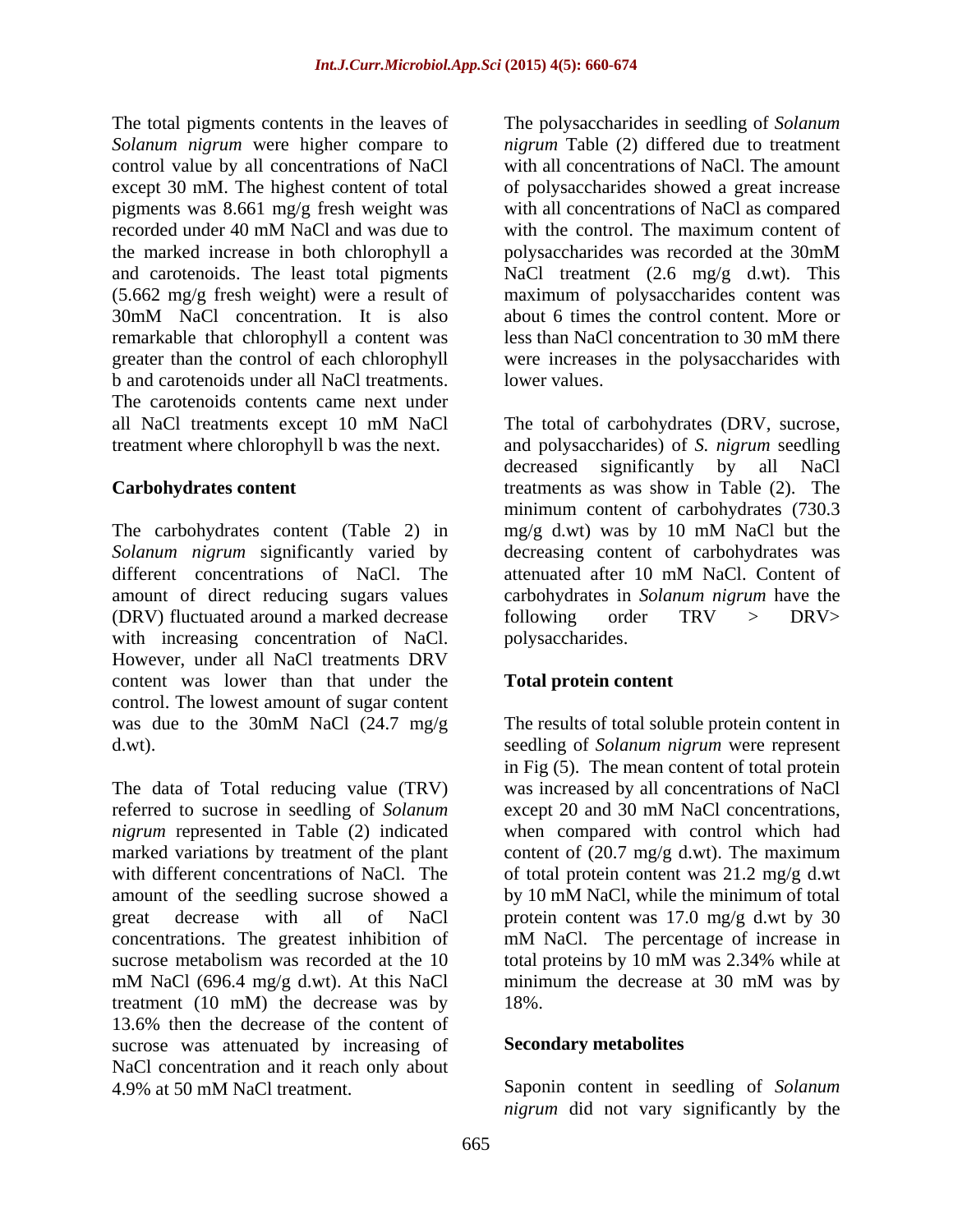different concentrations of NaCl (Fig.6). environment, this ensuring proper

The phenolic compounds content in seedling significantly by the different concentrations enforced "dormancy". of NaCl (Fig.6) but there was an increase by The maximum phenolic compounds content

The study was designed to learn the effect of all Phaseolus species increased with the salinity on the growth and medicinal addition of NaCl and the germination time compounds contents of *Solanum nigrum*. Seeds of *Solanum nigrum* seedling were subjected to the effect of low concentrations this study confirmed high OE due to of NaCl for investigating their impacts on increased in germination rate and shortening growth of the plant seedlings and their of the time of germination *Solanum nigrum* important constituents. The seeds in response to low salinity levels over that germination was enhanced in *Solanum nigrum* with the low NaCl treatments especially 20 mM which led to the highest may be an adaptive strategy of seeds to control. A remarkable utilization of

The mean of saponin content was increased establishment of the seedlings (Gill *et al.,* by each 10 and 20 mM NaCl with a 2003). Prisco and O'Leary (1970) and Gill maximum of saponin content was 13.9 mg/g and Singh (1985) reported that NaCl stress d.wt by 20 mM NaCl and that was higher than the control value by about 18.2%. The inhibit radical emergence through hindering other NaCl treatments decreased saponin water absorption and through mobilization with a minimum content 11.1 mg/g d.wt that of reserves from storage organs (Sheoran was by 30 mM NaCl that decreased the and Grag, 1978 & Gomes Filho et al., 1983). saponin content only by 5.4% compare with Sharma *et al*. (2004) reported that the control. decrease in the rate of seed germination of *Solanum nigrum* did not vary environment, this ensuring proper 2003). Prisco and O Leary (1970) and Gill inhibits seed germination because it may and Grag, 1978 & Gomes Filho *et al.,* 1983). under drought and salinity stress conditions may be due to the fact that the seeds seemingly developed an osmotically enforced "dormancy".

all of NaCl treatment in comparison with the The time of starting germination of NaCl control except for 30 mM NaCl treatment. Stressed Solanum nigrum varied by different was 1.9 mg/g d.wt at 50 mM NaCl, while active in all concentrations of NaCl in the the minimum content was 1.3 mg/g d.wt at period from 5-10 days. At the first period (0- 30 mM NaCl. The percentage of increase of  $\qquad$  5 days) and after the  $10^{\text{m}}$  day of germination phenolic compounds at 50 mM NaCl was by the germination rate was very low. These 28.5% while the minimum was lower by results agreed with those obtained by 13% in comparison with control. Muhammad, *et al.,* (2006) where they found stressed *Solanum nigrum* varied by different concentration of NaCl. Germination rate was active in all concentrations of NaCl in the <sup>th</sup> day of germination the germination rate was very low. These that the mean time to germination of almost was greater in higher concentration as compared to low concentrations. However, occurred under control.

percentage of germination in comparison and length ratio were changed by the applied with the control while increasing of NaCl different concentrations of NaCl. The length concentrations to 50 mM decreased the seed germination when compared with control. concentrations of NaCl compared with the The completely inhibition in the seed control. In the contrary decreases in the germination was calculated from the length of plumule were achieved due to all regression equation to be about 70mM. This concentrations of NaCl compared with the prevent germination under stressful metabolites in radical growth rather thanThe plumule and radicle growth in length of the radicle was increased by all control. A remarkable utilization of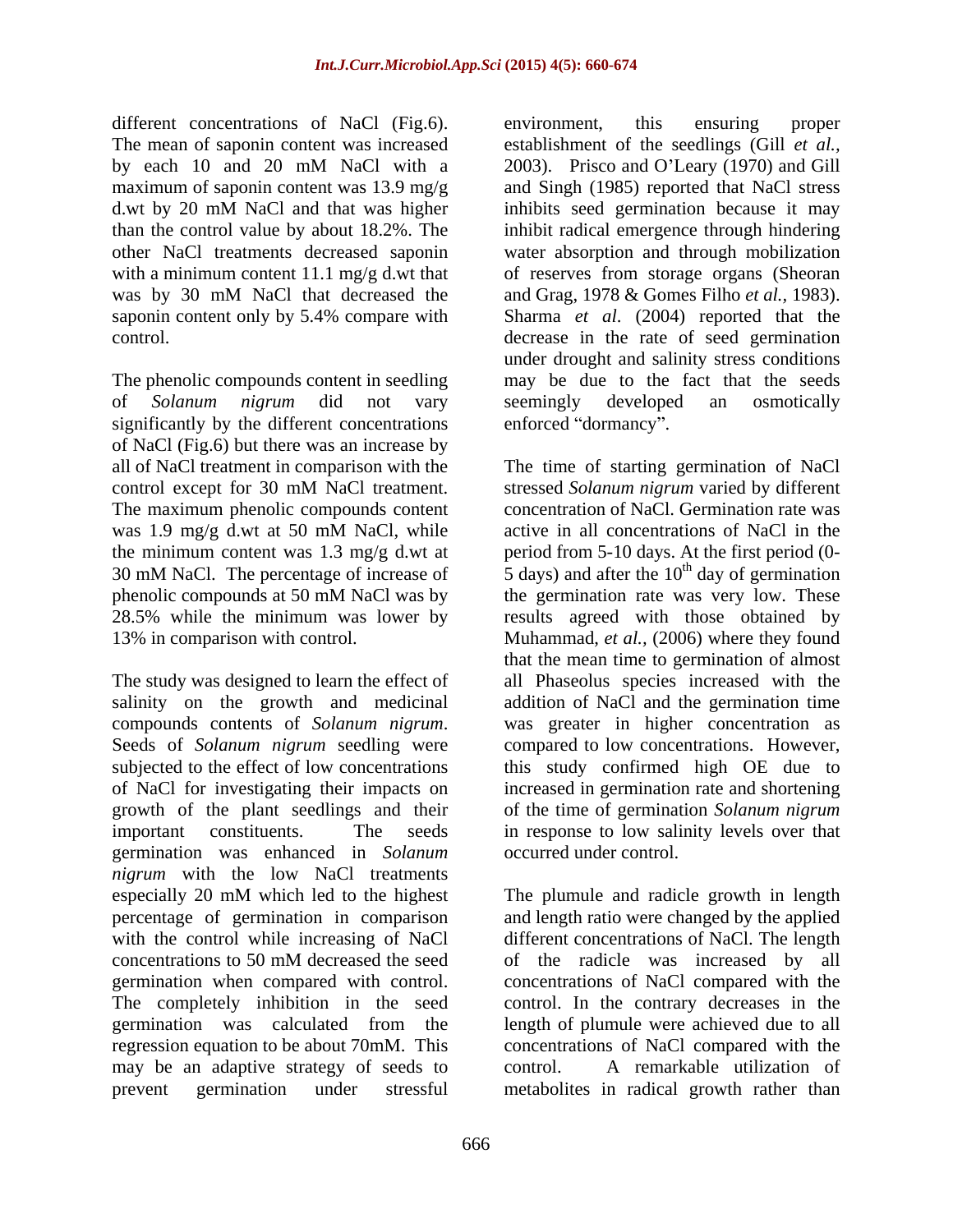plumule growth was occurred in response to increased with increasing concentrations of NaCl salinity stress. This caused an increase NaCl exception of a significant decrease in in ratio of radicle/plumule significantly with increasing NaCl concentration due to the worthy to mention that the highest value of decreased length of the plumule and the content of the pigments in the increased of radicle. For this reason, radicle and plumule length provides an important increase in chlorophyll a and carotenoids. guide to the response of plants to salt stress. The total content of chlorophyll a was These results are in accordance with those higher than chlorophyll b and carotenoids obtained by Jamil and Rha, (2004). Also, compared with the control. Similar results *Solanum melongena* seedling length and the fresh and dry weights of root and shoot plant tolerate quite high level of salinity at seedling stage (Basalah, 2010). The lowest DRV was recorded in the photosynthetic pigments chlorophyll a, b seedling leaves. Chlorophyll a content was and Mayer, (1980), Abdel-Aziz et al., increased with increasing concentrations of (1985), Perry et al., (1987), Omar et al.,

The content of chlorophyll b gradually (1993). The present results confirmed both declined with increasing concentrations of processes under the used NaCl stress concentrations with a maximum increase *nigrum* were also reduced by the reached to 1.9 times with 10 mM when concentrations of NaCl. compared with the control. Those results suppressing to its metabolism. Also, chl. a 30 mM of NaCl treatment and this

The content of carotenoids in leaves of *Solanum nigrum* seedlings generally

the concentrations 10 and 30 mM. It is concentration of 40 mM was due the marked were also found by Afroz, *et al*. (2005).

increased with increasing level of salinity up Marked reduction was observed in Direct to 8.5 m. mhos/cm EC, indicating that the Reducing Values (DRV) with the increase in and carotenoids varied in *Solanum nigrum* agree with the results of many authors Boyer NaCl, except 20 mM which clearly (1993) and Al-Hakimi and Hamada, (2001). decreased it in comparison with the control. This reduction in the soluble reducing sugars The maximum percentage of chlorophyll a might be a result of the general inhibition in was increased by 27%, while the minimum the photosynthetic pigments (chlorophyll a was decreased by 11%. and b) or due to the conversion into declined with increasing concentrations of processes under the used NaCl stress NaCl, with the exception of the increase in treatments. Total Reducing Value (TRV) concentrations with 10 and 20 mM of NaCl content in plant seedlings of Solanum the concentration of NaCl content. The lowest DRV was recorded in the concentration of 30 mM NaCl. These results and Mayer, (1980), Abdel-Aziz *et al.*, (1985), Perry *et al*., (1987), Omar *et al*., (1993) and Al-Hakimi and Hamada, (2001). insoluble forms as reported by Omar *et al*. (1993). The present results confirmed both content in plant seedlings of *Solanum nigrum* were also reduced by the concentrations of NaCl.

showed that chl. b metabolism occurred on the contrary, polysaccharides efficiently under slight NaCl stress condition significantly increased in response to all (10-20mM) and higher than this was NaCl treatments with a maximum content at metabolism could be achieved maximally at maximum was about 6 times the control greater NaCl concentration stress (40- content. This increase of polysaccharides by 50mM) as its metabolism was less sensitive the used salinity treatment showed a to salinity as that of chl. b. Tolerance of responsive transformation into reserved chl.a than chl. b to salinity was also recorded carbohydrates on the expense of mono and by Elhaak et al. (2014). di-sugars important of osmoregulation On the contrary, polysaccharides 30 mM of NaCl treatment and this indicating that the plant under such low stress did not suffer from osmotic stress.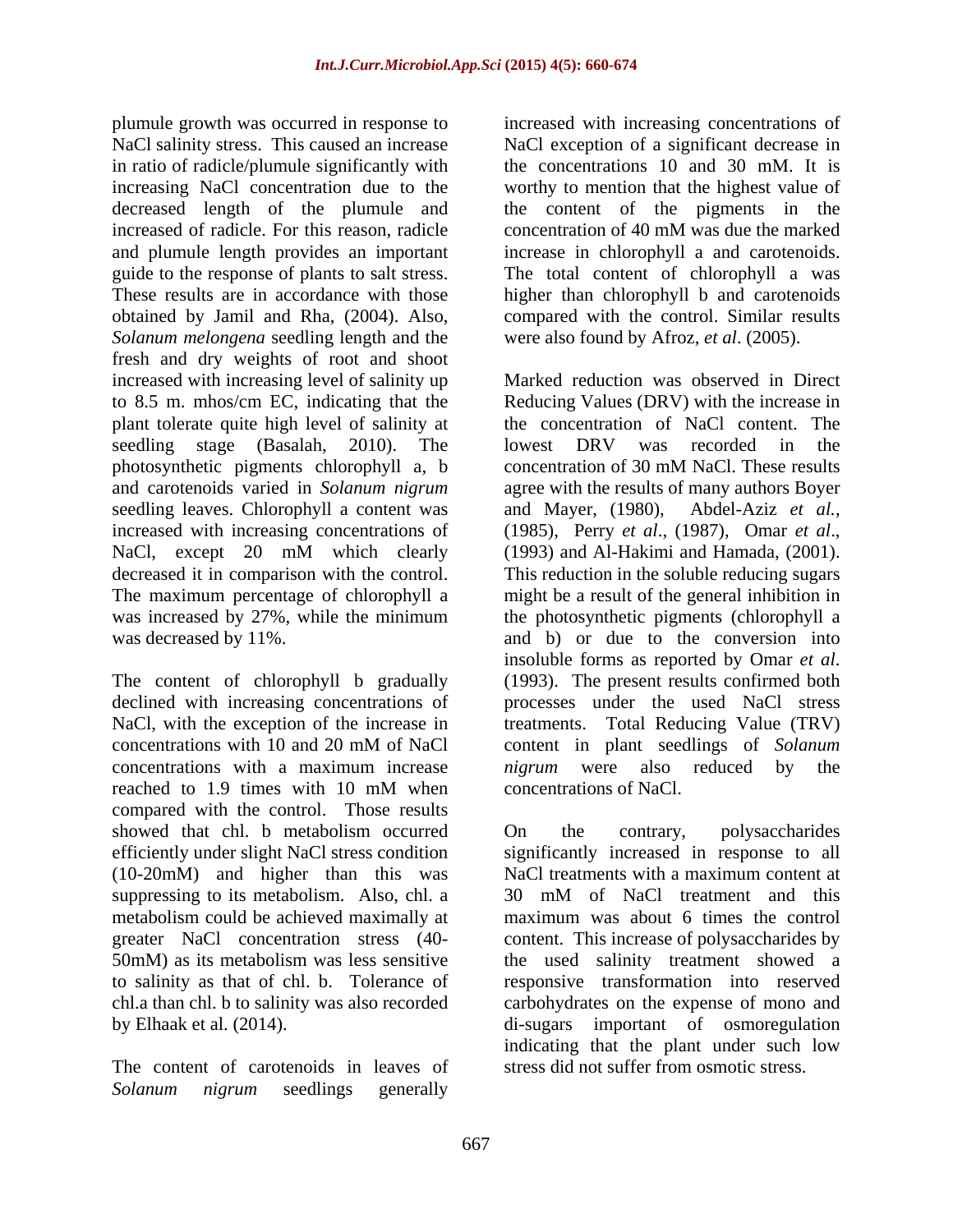| <b>Table.</b> 1<br>germination $(T50)$ and $\epsilon$<br>time needed for 50%<br>u overall effect for<br>Regression equa<br>iations                   |  |
|------------------------------------------------------------------------------------------------------------------------------------------------------|--|
| $\bullet$ $\bullet$ $\bullet$<br>$\sim$<br>ments (mM)<br>and permination under different Nac.<br><i>nigrum</i> seeds<br>⊥ tree′<br>$-180$<br>uvaansi |  |

|    | Regression                | Calculated       |       |             |               | Overall  |
|----|---------------------------|------------------|-------|-------------|---------------|----------|
|    | equation of               | maximum          |       | Time of 50% |               | effect   |
|    | germination %             | germination time |       | germination | $(A)$ $(B)$   | (OE)     |
|    | $y=10.80x-5.67$           | 5.67             | 0.969 | 5.155       |               |          |
| 10 | y=11.12x-6.8              | 6.8              | 0.944 | 5.108       | 6   0.9       | 2.5      |
| 20 | $y=13.07x-12.1$           | 12.1             | 0.95  | 4.751       | $16-1$        | 12.0     |
| 30 | $y=13.86x-18.5$           | 18.5             | 0.95  | 4.942       | -4            |          |
|    | $40 \quad y=14.08x-17.37$ | 17.37            | 0.943 | 4.785       | $15-1$        | 11.0     |
|    | $50 \quad y=10.50x-16.31$ | 16.31            | 0.905 | 6.315       | $-0.81$ $-23$ | $-11.14$ |

**Table.2** The carbohydrates (DRV, TRV and polysaccharides) in seedling of Solanum nigrum treated by different concentrations of NaCl (mM)

|                 |            |            |                | Total         |
|-----------------|------------|------------|----------------|---------------|
| treatment       | <b>DRV</b> | <b>TRV</b> | polysaccharide | carbohydrates |
|                 | 42.96      | 805.841    | 0.451          | 849.26        |
| 10              | 32.15      | 696.417    | 1.694          | 730.26        |
| $\Delta$<br>-40 | 34.88      | 767.159    | 0.500          | 802.54        |
| 30              | 24.70      | 745.116    | 2.670          | 772.48        |
| 40              | 25.00      | 737.648    | 0.437          | 763.09        |
| $50 -$          | 24.99      | 769.433    | 1.270          | 795.70        |

**Figure.1** Variation in germination percentage % of *Solanum nigrum* seeds under the effect of different NaCl treatments

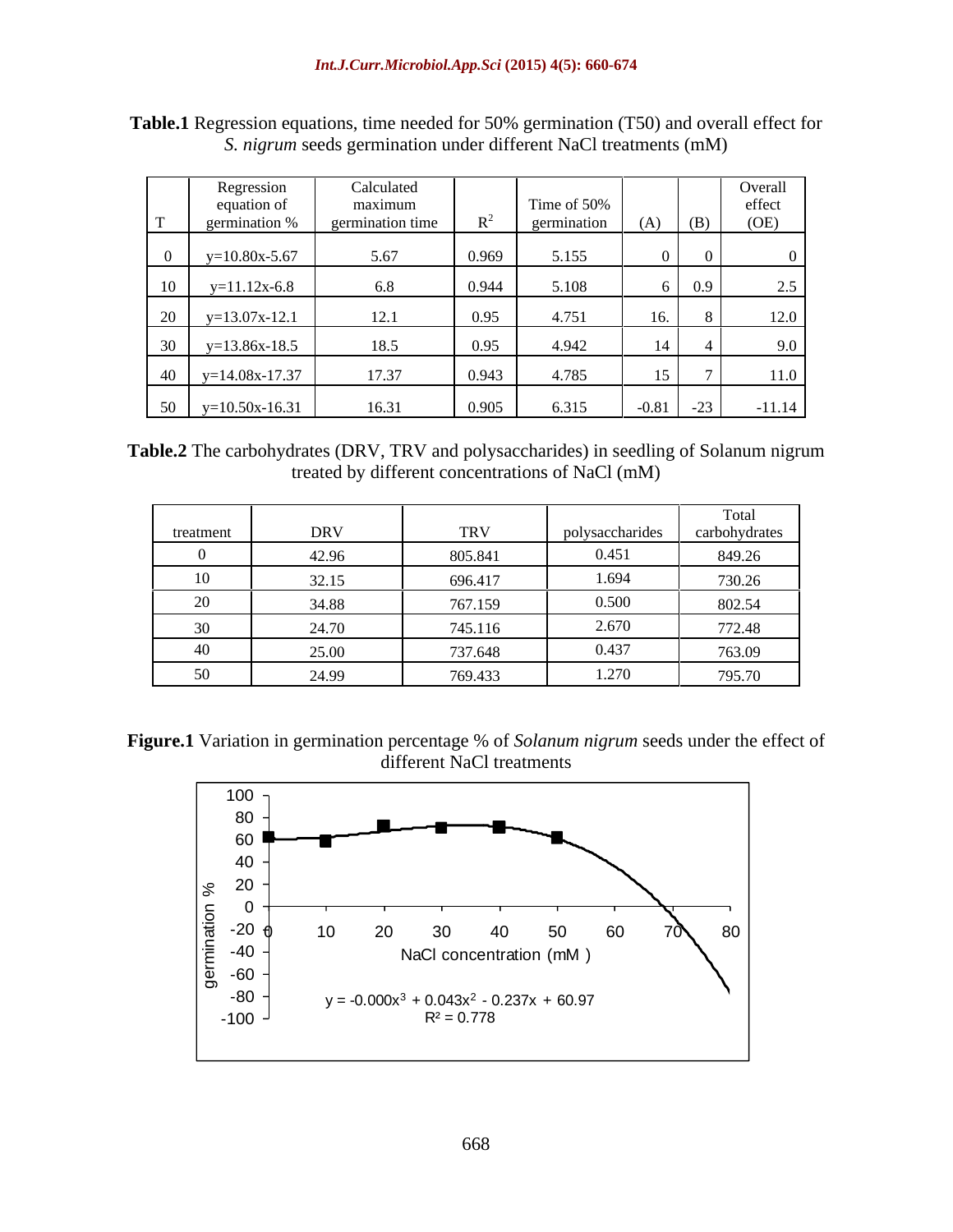

**Figure.2** Time of starting germination of *S.nigrum* seeds by different concentration of NaCl





**Figure.4** The photosynthetic pigments content (mg/g fresh weight) in Solanum nigrum seedling leaves treated with different concentrations of NaCl

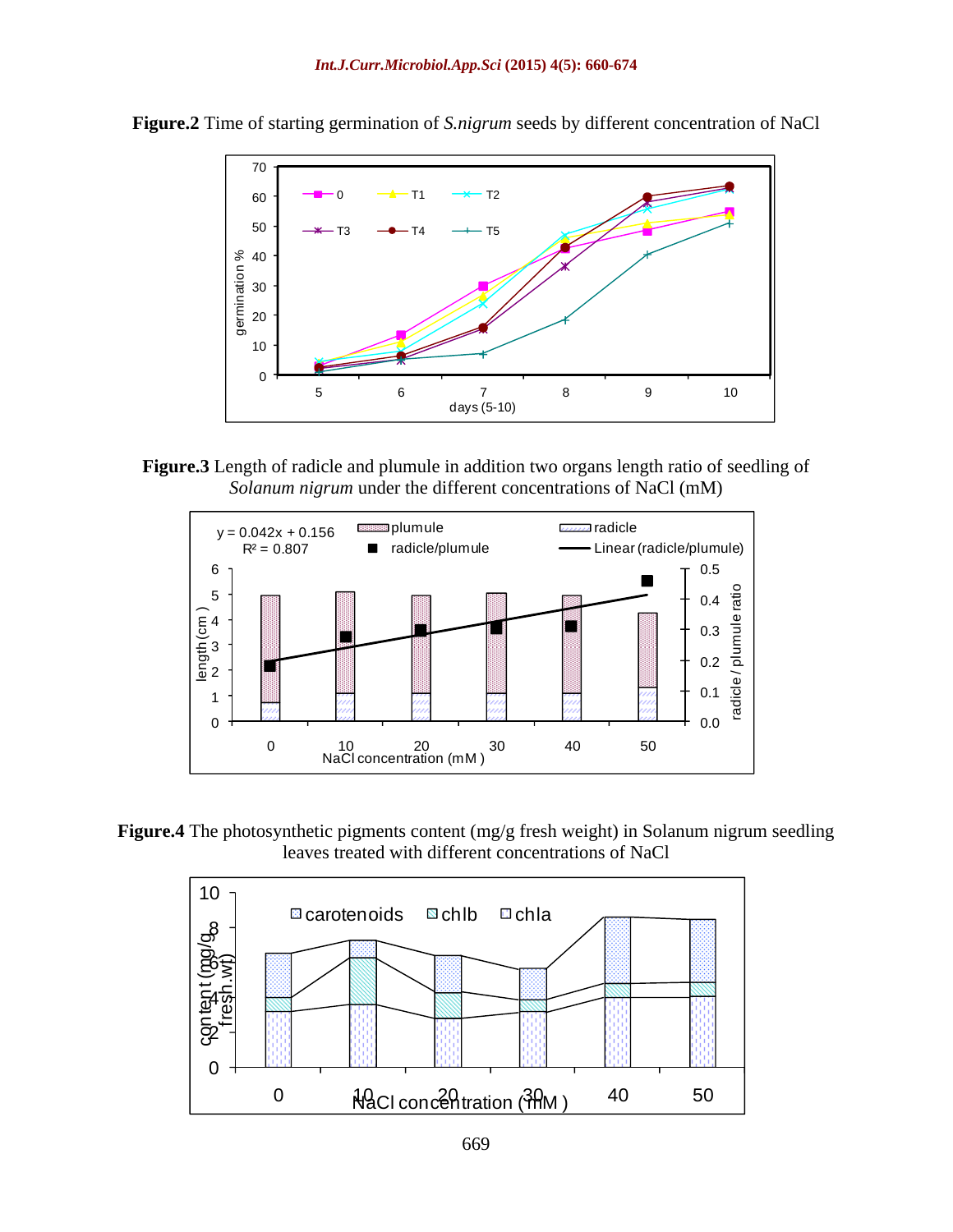**Figure.5** The total protein content (mg/g d.wt) in seedling of Solanum nigrum by different concentrations of NaCl (mM)



**Figure.6** The mean of saponin and phenolic compounds (mg/g dry weight) in seedling of Solanum nigrum by different concentrations of NaCl (mM)



Rathert *et al*. (1981) found that salinity stress induced a marked accumulation of protein content of *Solanum nigrum* seedlings sucrose and starch in green leaves of bush was enhancing leading to a significant beans. Accumulation of certain carbohydrate increase in average protein content with fractions or the total carbohydrate content most concentrations of NaCl, compared with may be induced in the stressed plants (Khattab, 1988) or markedly reduced in the accumulation of soluble protein during NaCl other (Boyer and Mayer, 1980, and Perry *et*  stress (Khattab, 1988, Abd- El-Kader, 1991 *al.*, 1987). On the other hand, Munns *et al*. and El-Kawas, 1999). Also, the increase in (1982) reported that the sugars are the protein content with increasing NaCl accumulated under saline conditions as a concentration may be due to over expression result of decreased utilization. of some genes which catalyze the protein

The effect of various NaCl treatments on the the control which is a confirmative of and El-Kawas, 1999). Also, the increase in the protein content with increasing NaCl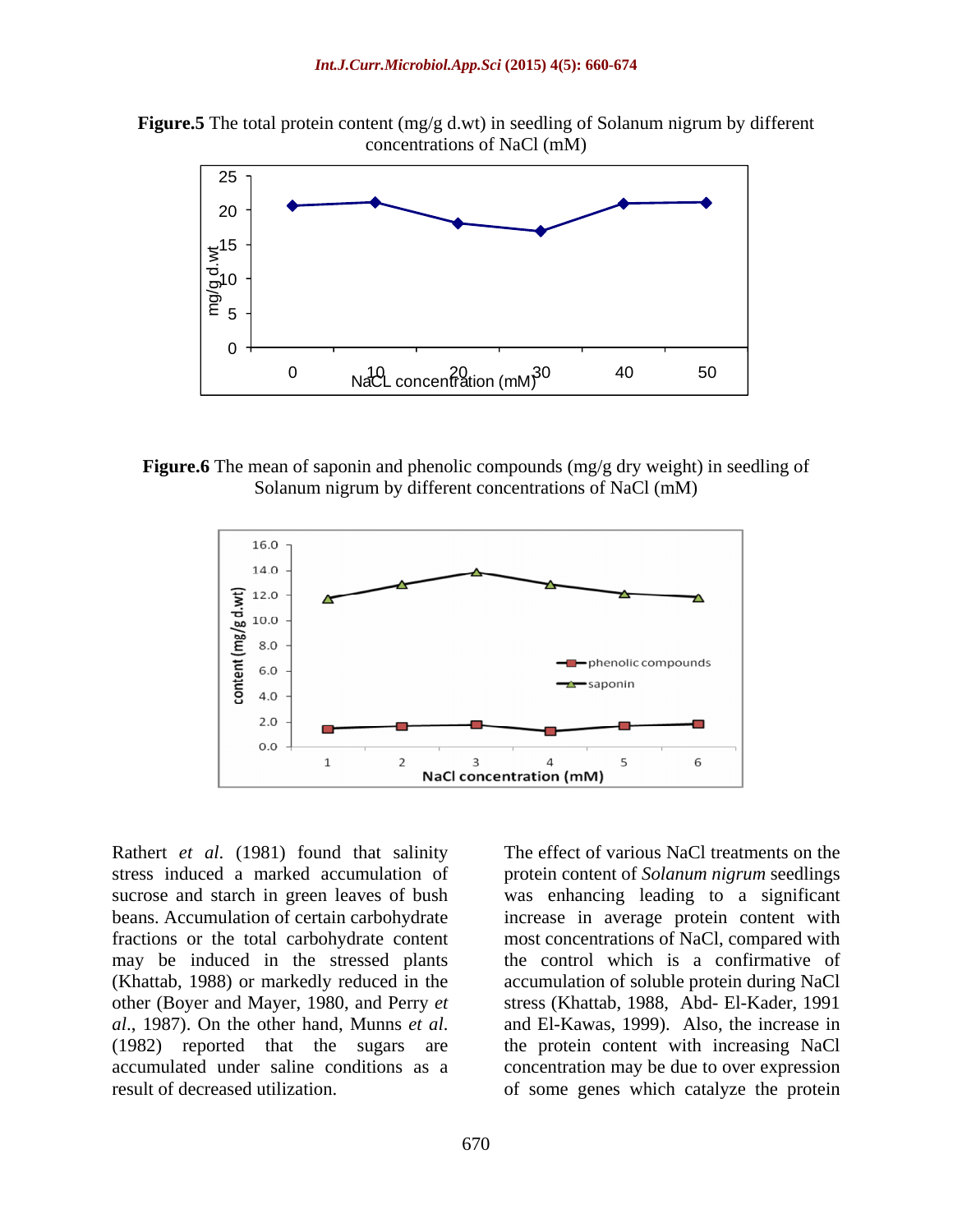synthesis under salt stress conditions. The highest protein content was a response of 10 Suez canal Univ.pp195 was by about 2.34 % while the percentage

The secondary metabolites which have medicinal importance, varied also by those studied treatments of sodium chloride. Afroz, S., F. Mohammad, S. Hayat and M. Saponin content did not significantly differ Siddiqi, (2005). Exogenous in seedlings of *Solanum nigrum* by the different concentrations of NaCl except the counteracts the III Effect of Sodium slightly high value of saponin content by both 10 and 20 mM of NaCl. Total phenolic 233-236. compounds Content in seedling of *Solanum nigrum* that developing in different (2001). Counteraction of salinity stress concentrations of NaCl did not vary significantly. Although there were slight ascorbic acid, thiamin or sodium increases by all NaCl treatments compared with the control. The maximum phenolic Ali, R. M. and Abbas, H. M. (2003). compounds were achieved by 50 mM NaCl and the percentage of increase was 28.5 compared with control. However, phenolic compounds metabolism is a significant Ashraf M and Harris PJC (2004). Potential response to salinity as they have important anti oxidant role during salinity stress. The increase in phenolic compounds with NaCl stress was found by Navarro, *et al.* (2006), Ashraf, M. (1994). Breeding for salinity Keutgen and Pawelzik, (2008) and tolerance in plants – Crit. Rev. Plant Rezazadeh, *et al*. (2012). Also, Dhingra and Varghese (1985) and Ayaz *et al*. (2000) Ayaz, F. A; Kadioglu, A. and Turgut, R. reported that salinity stress induced (2000). Water stress effects on the disturbance of the metabolic processes leading to an increase in phenolic carbohydrates and phenolic acids in compounds. Antioxidant action of phenolic compounds is due to their high tendency to chelate metals because Phenolics possess Basalah, M. O. (2010). Action of salinity on hydroxyl and carboxyl groups, able to bind cations (Jun et al., 2003). of Solanum melongena. L. J. Agric.

Abd El-Kader, Z. D. (1991). Physiological

germination. M. Sc. Thesis, Fac. Agric. Suez canal Univ.pp195

- mM NaCl and the percentage of increase Abdel–Aziz, I. M; Mahmoud, M. H. and decline was by 18 % at 30 mM. effects of indole acetic acid (IAA) and Abdel-Aziz, I. M; Mahmoud, M. H. and Ashoub, M. A. (1985). Interactive salinity on germination and growth of soybean seedlings. Ann. Agric. Sci. Ain-Shams Univ. 30, 1093-1108.
	- Siddiqi, (2005). Exogenous Application of Gibberellic acid counteracts the III Effect of Sodium chloride in mustard. Turk. J. Biol., 29: 233-236.
	- Al-Hakimi, A. M. A. and Hamada, A. M. on wheat plants by grain soaking in ascorbic acid, thiamin or sodium silicate. Biol. Plant.44, 253-261.
	- Response of salt stressed barley seedlings to phenylurea. Plant Soil Environ. 49, 158-162.
	- biochemical indicators of salinity tolerance in plants. Plant Science 166: 3-16
	- Ashraf, M. (1994). Breeding for salinity tolerance in plants  $-$  Crit. Rev. Plant Sci. 13: 17–42
	- content of low molecular weight Ctenanthe setosa (Rosc.) Eichler. Can J. Plant Sci. 80, 373-378.
- **References** seed germination and seedling growth Res. Kafer El-Sheikh Univ., 36 (1) 2010
	- Bishop, O. N. (1983). Statistics in Biology. Longman, Penguin, London. p. 56-63.
	- studies on the interaction between Boyer, J. S. and Mayer, R. F. (1980). salinity and some growth regulators in Osmoregulation in plants during *Cucurbita pepo* seeds during their drought. In: "Genetic engineering of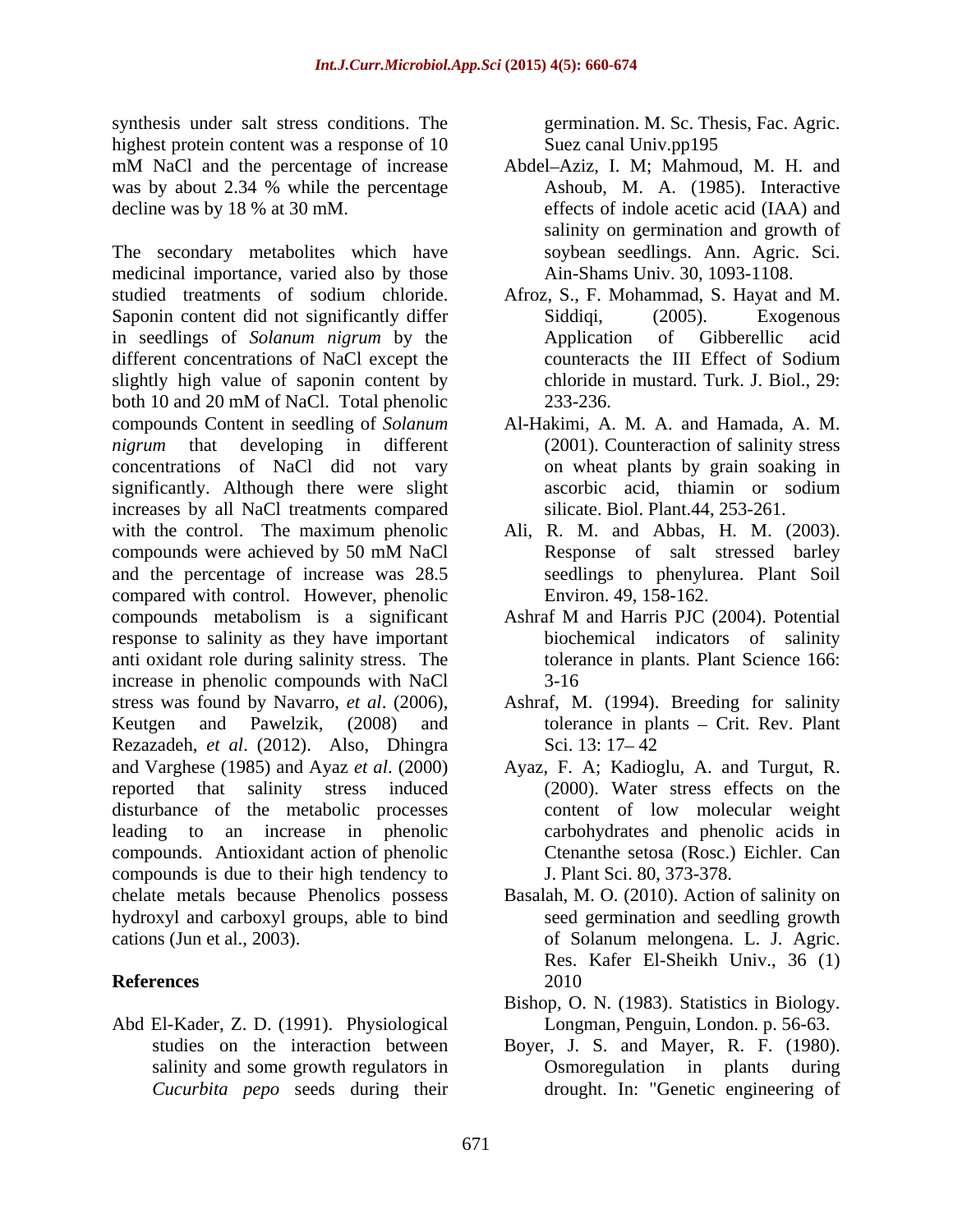Osmoregulation."D. W. Ratns, R.C. Valentine and A. Hoblaender (eds). Marcel Dekker. Inc., pp: 149-181.

- Bradford, M. M. (1976). A rapid and utilizing the principle of protein-dye
- Cooper, M.R. and A.W. Johnson. 1984.
- Dhingra, H. R. and Varghese, T. M. (1985). vitro germination and tube growth of salinity. New Phytol. 100, 563-569.
- 
- Elhaak, M. A., E.M.Abo-Kassem and calcium chlorides on the growth and
- El-Khawas, S. A. (1999). Physiological
- Eva González-Trujano M, Tapia E, López- Meraz L, 2006. Anti-convulsant effect 226-232.
- Francois, L.E. and E.V. Maas, 1993. Crop

- Plenium Press, New York and London. Gill, K. S. and Singh, O. S. (1985). Effect of P. 199-202. Salinity on carbohydrate metabolism sensitive method for quantitation of germination under salt stress microgram quantities of protein conditions. Indian J. Exp. Bio. 23, 384salinity on carbohydrate metabolism during badly Oryza sativa seeds germination under salt stress conditions. Indian J. Exp. Bio. 23, 384- 386.
- binding. Anal-Biochem. 72, 248-254. Gill, P. K; Sharma, A. D; Singh, P. and Black Nightshade — Solanum nigrum.<br>In: Poisonous plants in Britain and a contents of Sorghum bicolor (L.). their effects on animals and man. Moench seeds under abiotic stresses. HMSO, London Pp. 219-210. Plant Growth Reg. 40, 157-162. Bhullar, S. S. (2003). Changes in germination, growth and soluble sugar contents of Sorghum bicolor (L.).
- Effect of growth regulators on the in determination of the molecular maize (Zea mays L.) pollen from spectra of gamma-solanine. plants raised under sodium chloride Glossman-Mitnik D. (2007). CHIH-DFT determination of the molecular structure and infrared and ultraviolet spectra of gamma-solanine. Spectrochim Acta A Mol Biomol Spectrosc;66:208-211.
- Dixon RA, Palv NL (1995). Stress induced Gomes Fihlo, E; Prisco, J. T, Campos, F. A. phenylpropanoid metabolism. Plant P. and Fihlo, J. E. (1983). Effect of Cell 7: 1085–1097. NaCl salinity in vivo and in vitro on K.M.Saad-Allah (2014). Effect of the combined treatment with sodium and Someonogalianian (Someonogalianian (Someonogalianian (Someonogalianian) Crop Solution Figure 10. New York and Loudon. Gill, K. S. and Single, O. S. (1985). Elierto is the solution of the solution of the solution of the sol ribonuclease activity of Vigna unguiculata cotyledons during germination. Physiol. Plant. 59, 183- 188.
	- medicinal compounds of *Cichorium*  Hiai, S; Oura, H; Hamanake, H. and *intybus.* Int.J.Curr.Microbiol*.*App.Sci Odakea, Y. (1975). A colour reaction (2014) 3(7) 613-630*.* of penaxadiol with vanillin and sulfuric acid. Planta medica. 28, p131.
	- response of Trigonella foenum Jamil M., Rha E.S. (2004). The effect of graecum to salinity and heat hardening. salinity (NaCl) on the germination and Ph. D. Thesis, Fac-Sci. Ain- Shams seedling of sugar beet (Beta vulgaris Univ. Egypt. L.) and cabbage (Brassica oleracea capitata L.), Korean J. plant Res. 7: 226-232.
	- of *Annona diversifolia* Saff. and Jindal, K. K. and Singh, R. N. (1975). palmitone on penicillin-induced Phenolic content in male and female convulsive activity. A behavioral and EEG study in rats. Epilepsia 47:1810-<br>physiological marker for sex 1817. identification of vegetable seedlings. Carica papaya: A possible physiological marker for sex Physiol. Plant. 33, 104-107.
	- response and management on salt- Jun G, CH, Maeder V, Funk F, Frey B, Stich er H, and Frosserd E. (2003). Release of phenols from Lupinus albus L. roots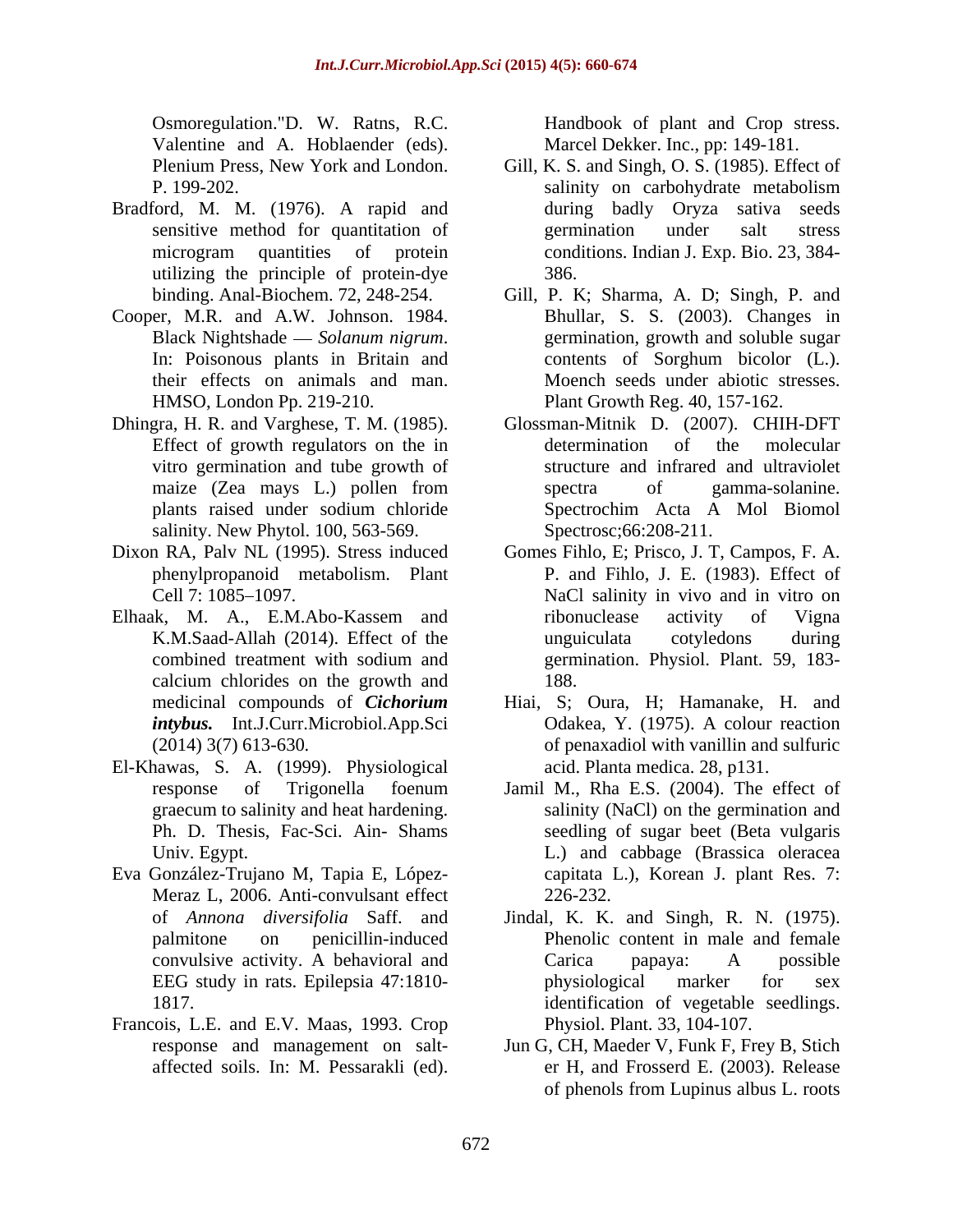exposed to Cu and their possible role Farran JM, Thomson JA (2002)

- Kaushik D,\$Jogpal V, Kaushik P, et al.
- Keutgen AJ, Pawelizik E (2008) Quality and
- Sc. Thesis, Faculty of Science, Ain-
- Konno Y, Vedvick T, Fitzmaurice L,
- Larcher, W. (1995): Physiological Plant
- Lee SJ, Lim KT. Antioxidative effects of nigrum Linne on oxygen radicals and  $66-73$ .
- Marschner, H. (1995): Mineral nutrition of higher plants. - Acad. Pr., London.
- Metzner, H; Rau, H. and Senger, H. (1965):
- Muhammad JAMIL , DEOG BAE Lee , et al. Effect of salt ( NaCl) stress on
- Govender K, Maredza A, Muyanga S,

in Cu detoxification. Plant Soil; 252: Physiological and molecular insights 301-312 into drought tolerance. African J of Farran JM, Thomson JA (2002) Biotech 1:28-38.

- \$Evaluation of activities of\$ Solanum Munns, R; Greenway, H; Delane, R. and nigrum\$fruit extract.\$Arch Appl Sci Gibbs, J. (1982): Ion concentration and Res\$2009;1:43-50. carbohydrate status of the elongation nutritional value of strawberry fruit growing at high external NaCl. It is the under long term salt stress. Food Chem cause of growth reduction. J. Exp. Bot. 107, 1413–20. 33, 574-583. leaf tissue of *Hordeum vulgaris* cause of growth reduction. J. Exp. Bot. 33, 574-583.
- Khattab, H. I. (1988): Physiological Studies N.K. Singh, C.A. Bracken, P.M. Hasegawa, on The Effect of Salinity on Plants. M. A.K. Handa, S. Buckel, M.A. Shams Univ. Cairo, Egypt. R.A. Bressan, Characterization of Mirkov TE (1993). Purification, associated with osmotic adjustment in Characterization and subcellular plant cells, Plant Physiol. 85 (1987) localization of soluble invertase from A.K. Handa, S. Buckel, M.A. Hermodson, F. Pfankoch, F.E. Regnier, osmotin. A thaumatin-like protein 529 536.
	- tomato fruit. J Plant Physiol. 141: 385-<br>
	Naguib, M, 1. (1963): Colorimetric 392. estimation of plant polysaccharides. Naguib, M, 1. (1963): Colorimetric Zucker. 16, 15-118.
	- Ecology and Stress Physiol of Navarro JM, Flores P, Garrido C, Martinez Functional Groups. Springer 3rd ed. V (2006). Changes in antioxidant pp, 321-375. glycoprotein isolated from Solanum compounds content in different ripening stages of pepper fruits affected by salinity. Food Chem 96: 66 73.
	- its cytotoxic effects on the MCF-7 cell. Nelson, N. (1944): A photometric adaptation J Food Sci 2003;68:466-470. 
	of somagi method for the of somagi method for the determination of glucose. J. Bio1. Chem. 153, p275.
	- Ultersuchungen Zur M; Al-Rawi, M. S. and Hameed, M. K. synchronisierbarkeit einzelner pigment (1993): Effect of gamma rays and mangel - Mutanten von chlorella. Sodium chloride on growth and cellular<br>Planta. 65, 186-194. Constituents of sunflower (Helianthus Planta. 65, 186-194. constituents of sunflower (Helianthus Omar, M. S; Yousif, D. P; Al-Jibouri, A. J. sodium chloride on growth and cellular annus L.) callus cultures. J. Isl. Acad. Sci. Vol 6, No. 1.
	- germination and early seedling growth Parida AK and Das AB (2005). Salt of four vegetables species. Journal of tolerance and salinity effects on plants. Central European Agriculture Vol 7 (2006) No 2(277-278). Environment 60: 324-349. A Review Ecotoxicology of
- Mundree SG, Baker B, Mowla S, Peters S, Perry, C. A; Roger, A. L; Deri,T. R; Wyse, Marais S, Vander Willigen C, R. E. and Hall, J. (1987): The regulation of turgor pressure during